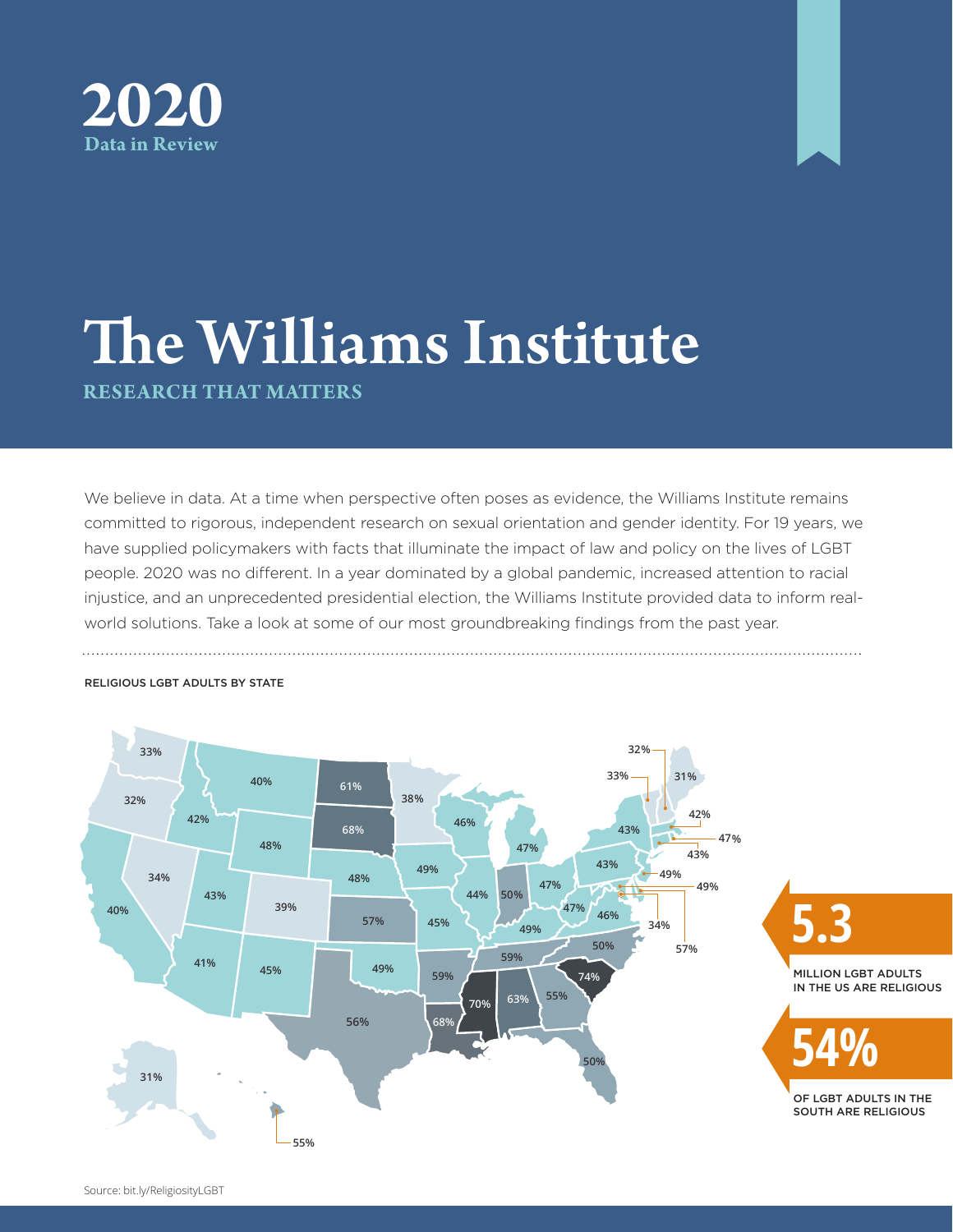

| January                                                                                                                                                                                                                                                                                                                                                                                           | <b>March</b>                                                                                                                                                                                                                                                                                                         | <b>May</b>                                                                                                                                                                                                                                                                        |
|---------------------------------------------------------------------------------------------------------------------------------------------------------------------------------------------------------------------------------------------------------------------------------------------------------------------------------------------------------------------------------------------------|----------------------------------------------------------------------------------------------------------------------------------------------------------------------------------------------------------------------------------------------------------------------------------------------------------------------|-----------------------------------------------------------------------------------------------------------------------------------------------------------------------------------------------------------------------------------------------------------------------------------|
| A bipartisan group of U.S. Senators<br>introduce a bill that would strengthen<br>enforcement of the federal hate<br>crimes law.                                                                                                                                                                                                                                                                   | The World Health Organization<br>declares COVID-19 a global pandemic.<br>By the end of the year, more than 215<br>countries around the world would be<br>affected by the virus.                                                                                                                                      | The killing of George Floyd by<br>Minneapolis police officers reignited<br>a wave of Black Lives Matter protests<br>demanding an end to police brutality<br>and structural racism in the U.S.                                                                                     |
| <b>VIOLENCE</b>                                                                                                                                                                                                                                                                                                                                                                                   | <b>VULNERABILITY</b>                                                                                                                                                                                                                                                                                                 | <b>RACIAL INEQUITY</b>                                                                                                                                                                                                                                                            |
| LBT women are<br>more likely than<br>non-LBT women<br>to experience<br>violent victimization.                                                                                                                                                                                                                                                                                                     | Older adults, those with underlying<br>medical conditions, and people with<br>economic and social vulnerabilities face<br>greater risk of serious illness, isolation,<br>and financial insecurity.                                                                                                                   | <b>HOMELESSNESS</b><br>6%<br><b>Black</b><br>White                                                                                                                                                                                                                                |
| $19.2^*$<br>$71.1^*$<br>Non-LGBT<br><b>LGBT Adults</b><br><b>Adults</b><br>Nearly 4 times as many LGBT people<br>than non-LGBT people experienced<br>violent victimization in their lifetimes.<br>$43.7^{*}$<br>$6.9^{\circ}$<br>Non-LGBT<br><b>LGBT Adults</b><br>Adults<br>LGBT people are about 6 times more<br>likely to undergo violence by someone<br>they know well.<br>*per 1,000 persons | 217,000<br><b>TRANSGENDER ADULTS</b><br>in the U.S. are age 65+                                                                                                                                                                                                                                                      | Black LGB people experienced recent<br>homelessness at disproportionately<br>higher rates than White LGB people.<br><b>CHILDHOOD POVERTY</b>                                                                                                                                      |
|                                                                                                                                                                                                                                                                                                                                                                                                   | 137,600<br><b>TRANSGENDER ADULTS</b><br>do not have health insurance                                                                                                                                                                                                                                                 | 50%<br><b>80%</b><br>80% of LGBTQ American Indian, Black,<br>and Latinx adults with low incomes reported<br>childhood poverty, compared to 50% of White<br>and Asian Pacific Islander respondents.                                                                                |
|                                                                                                                                                                                                                                                                                                                                                                                                   | $\blacksquare$<br><b>TRANSGENDER ADULTS</b><br>have certain underlying conditions<br>that make them vulnerable<br>TRANSGENDER ADULTS BEFORE<br>THE PANDEMIC<br>139,700<br><b>UNEMPLOYED</b><br>667,100<br>LIVE 200% BELOW FPL<br>294,800<br>LIVE ALONE<br>361,400<br><b>FACED IPV*</b><br>*Intimate Partner Violence | <b>HIV CRIMINALIZATION</b><br>Population of Black men in MO<br>35% of those living with HIV<br>50% of those with an<br>of those with an<br>HIV conviction<br>Black men are disproportionately impacted<br>by HIV disease and the enforcement of<br>HIV criminal laws in Missouri. |
|                                                                                                                                                                                                                                                                                                                                                                                                   |                                                                                                                                                                                                                                                                                                                      | Sources: bit.ly/homelessLGBT                                                                                                                                                                                                                                                      |

bit.ly/PathwaysLGBTQ, bit.ly/HIVCrimMO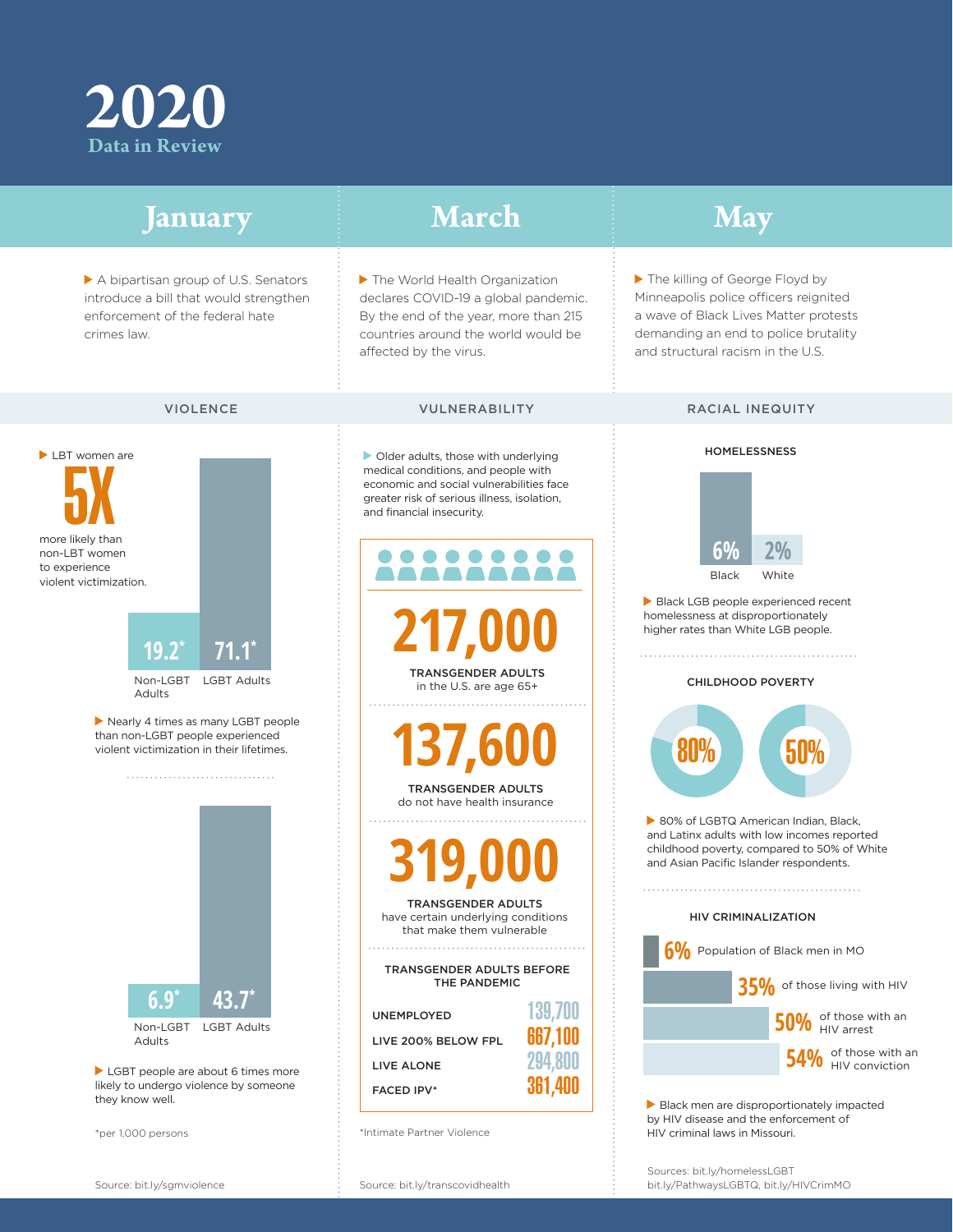### **June**

Five years ago, the U.S. Supreme Court issued its landmark decision in *Obergefell v. Hodges*, extending marriage equality nationwide.

The U.S. Supreme Court rules that employment discrimination based on sexual orientation and gender identity are forms of sex discrimination prohibited by Title VII.

▶ The U.S. Supreme Court overturns the Trump administration's termination of the Deferred Action for Childhood Arrivals (DACA) program.

### MARRIAGE DISCRIMINATION DACA



SAME-SEX COUPLES have married since the *Obergefell* decision

### \$3.8 BILLION



Wedding spending by these couples and their out-of-state guests has boosted state and local economies.

# **8.1 million**

LGBT PEOPLE AGE 16+ ARE PART OF THE US WORKFORCE

# **3.9 mil**

of them live in states without protections from employment discrimination based on sexual orientation and gender identity



- •State law expressly includes sexual orientation and gender identity
- **•** Partial or no sexual orientation and gender dentity protection

#### TOP FIVE STATES WITH LGBT DACA RECIPIENTS